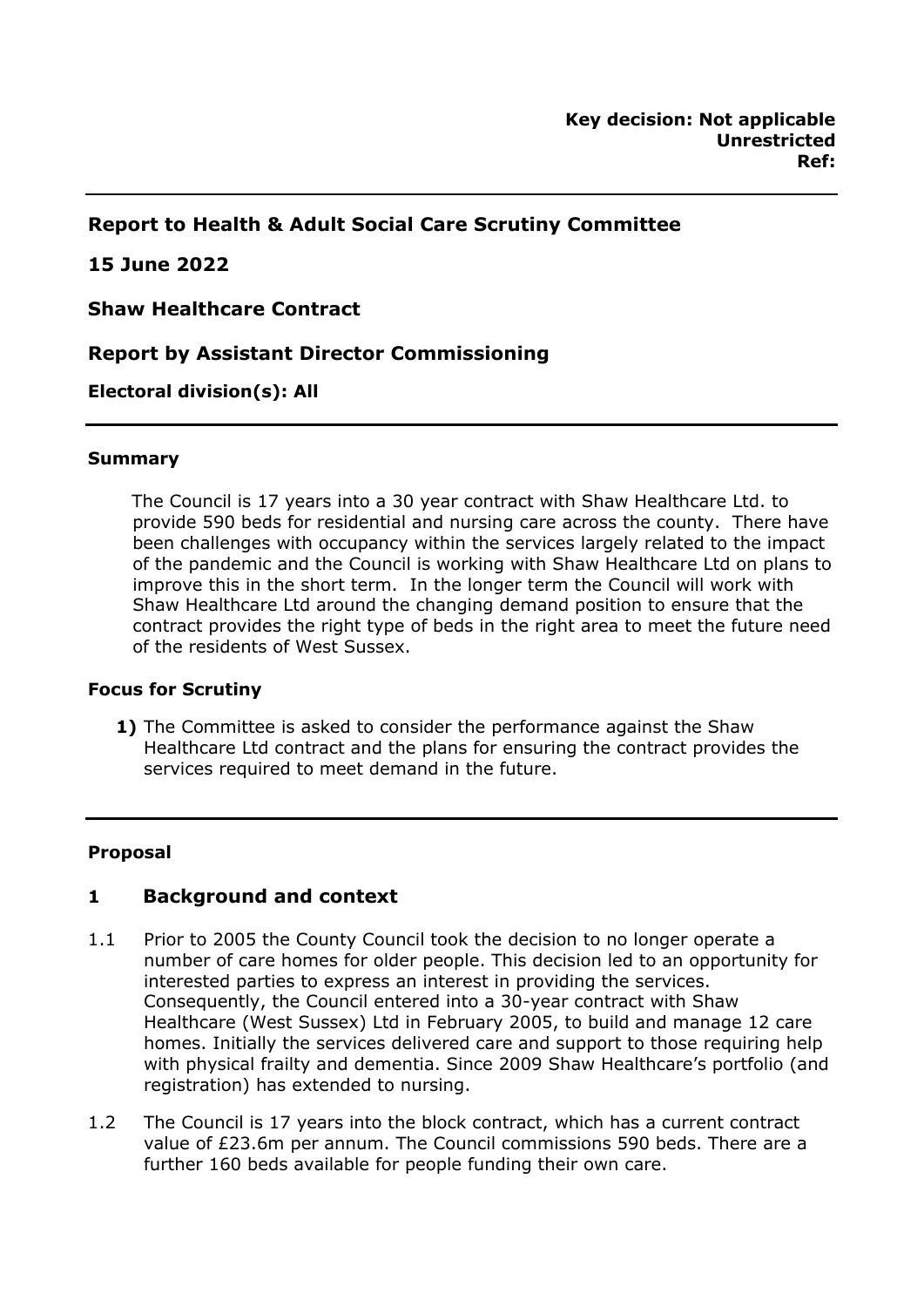- 1.3 In 2020 the contract was varied to reflect the changes in local policy, practice and legislation, namely changes to the eligibility threshold and enactment of the Care Act 2014. Through additional investment in staff and equipment 129 contract beds categorised as low to moderate need were changed to meet high and complex needs for residential and residential dementia provision for individuals funded by the Council.
- 1.4 The Shaw services have been significantly impacted by the pandemic including having to restrict admission into the services due to outbreaks within the homes. This has in turn impacted on the utilisation of the services and the need to commission more beds in the wider market.
- 1.5 In December 2021 the Department of Health and Social Care set out a requirement for all local authorities to complete a cost of care exercise and submit this along with a Market Sustainability Plan. A first draft of the Market Sustainability Plan must be submitted in October 2022 with a final due in February 2023. This plan presents an opportunity for the Council to review the position in advance of the Adult Social Care Reforms and having had full consideration of the local market position and the demand for services.

# **2 Proposal details**

- 2.1 A short term plan has been developed in consultation with Shaw Healthcare Ltd to support improvements in the occupancy levels of the services which are in turn expected to reduce the volume of wider market residential and nursing beds spot purchased on top of the block contract. This is largely focused on improving process, data and information and operational changes.
- 2.2 The Market Sustainability Plan along with other analysis completed is expected to provide a clearer picture of the services needed for all levels of residential and nursing care across West Sussex. This will inform commissioning intentions and plans over coming years. In addition, this year the Council is reviewing performance and delivery information on the Shaw Healthcare contract which will inform an understanding of the demand for the contracted provision in the future.
- 2.3 As a result of the development of this additional intelligence, the proposal is to embark on a full commissioning review of the provision within the Shaw Healthcare services to determine whether they deliver the right numbers of beds, of the right bed type in the right areas of the county. Where this does not represent the picture emerging within the research being undertaken, the Council will look to vary the contract further through negotiation with Shaw Healthcare Ltd to ensure that the contract is fit for purpose both now and for the future term of the contract.
- 2.4 The Committee is asked to consider in respect of this item's information contained in Appendix A whether the public, including the press, should be excluded from the meeting on the grounds of exemption under Part I of Schedule 12A of the Local Government Act 1972, as indicated below, and because, in all the circumstances of the case, the public interest in maintaining the exemption of that information outweighs the public interest in disclosing the information (Exempt: Paragraph 3, financial or business affairs of any person (including the authority).

# **3 Other options considered (and reasons for not proposing)**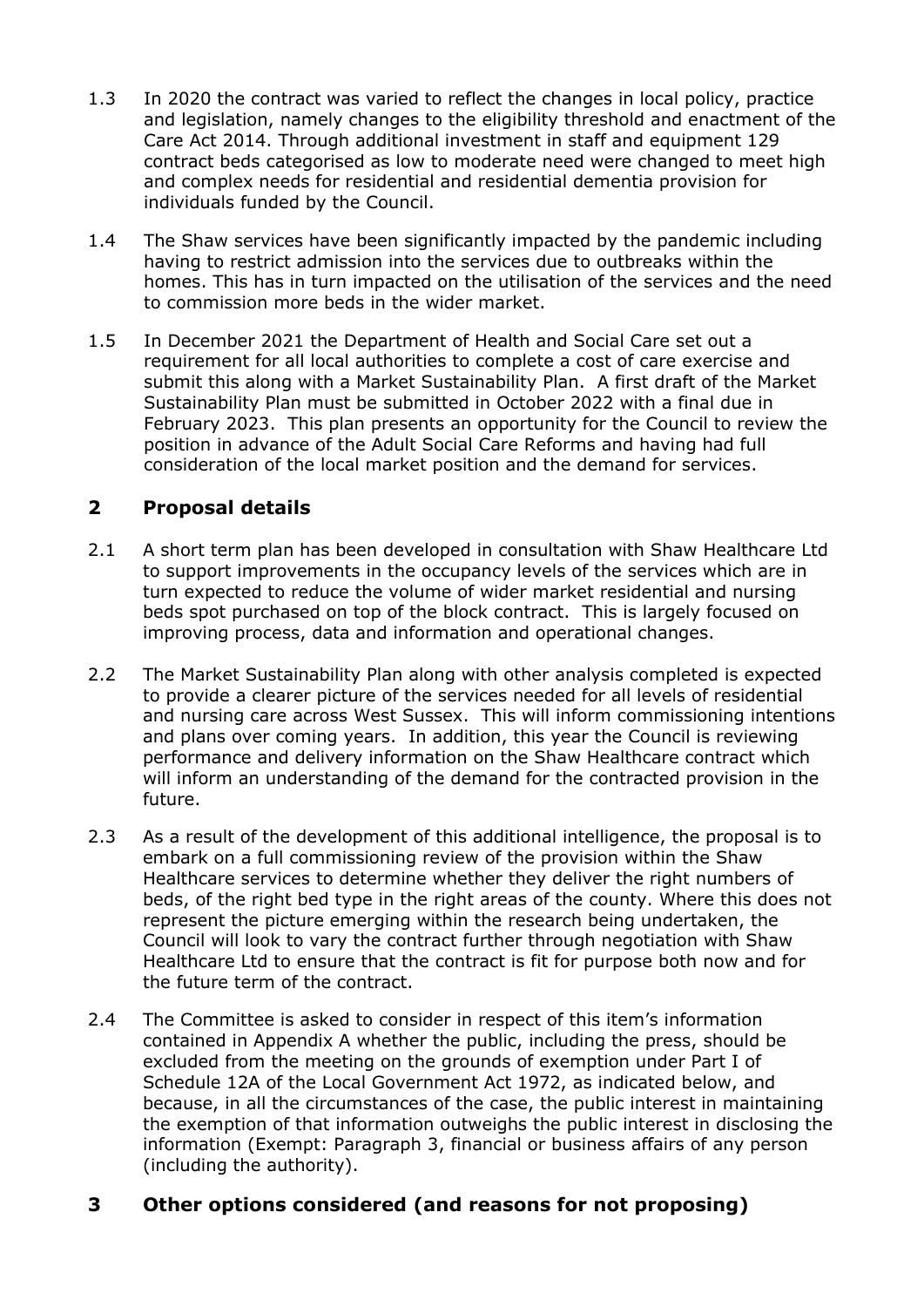- 3.1 To continue the service with the current configuration is an option, although it is likely that this will not meet the need and demand for services in the future, which may lead to underutilisation of the contract which presents a value for money risk.
- 3.2 To consider reconfiguration in advance of the Market Sustainability Plan would enable change of the contract earlier but this would not consider the full and necessary level of information and intelligence to ensure the service can deliver a good quality and value for money solution that meets the demand we anticipate.

## **4 Consultation, engagement and advice**

- 4.1 The Council meets regularly with Shaw Healthcare Ltd to discuss and review performance of the contract and has been keeping the service provider up to date with plans for the commissioning review. Shaw Healthcare Ltd. is responsive to engaging with this process.
- 4.2 Adults Services Operational teams are involved in the review of processes and the short term plan changes and will be engaged with the process to consider future need and demand and services required to meet this.
- 4.3 Consideration of the feedback from residents of West Sussex to the recently produced strategy will be considered as part of the review process. Potential changes will be the subject of a communication and engagement plan that would include Shaw Healthcare residents and their families.

### **5 Finance**

5.1 Revenue consequences

The cost of the Shaw contract in 2022/23 is £23.6m. This is payable in full by the Council irrespective of occupancy.

- 5.2 As a result of current levels of utilisation, the Council is needing to buy more beds in the wider market than otherwise would be necessary. This has become a major source of pressure for the Adults' budget, leading to an additional £4.5m being spent in 2021/22.
- 5.3 The effect of the proposal:

### (a) **How the cost represents good value**

The proposal is to review the current contract to ensure that future development of the contract represents good value.

### (b) **Future savings/efficiencies being delivered**

The current work to improve occupancy prior to any reconfiguration or contract variation has a target saving of £2.5m from the position as at March 2022 which represents savings to be made from commissioning in the wider social care market.

### (c) **Human Resources, IT and Assets Impact**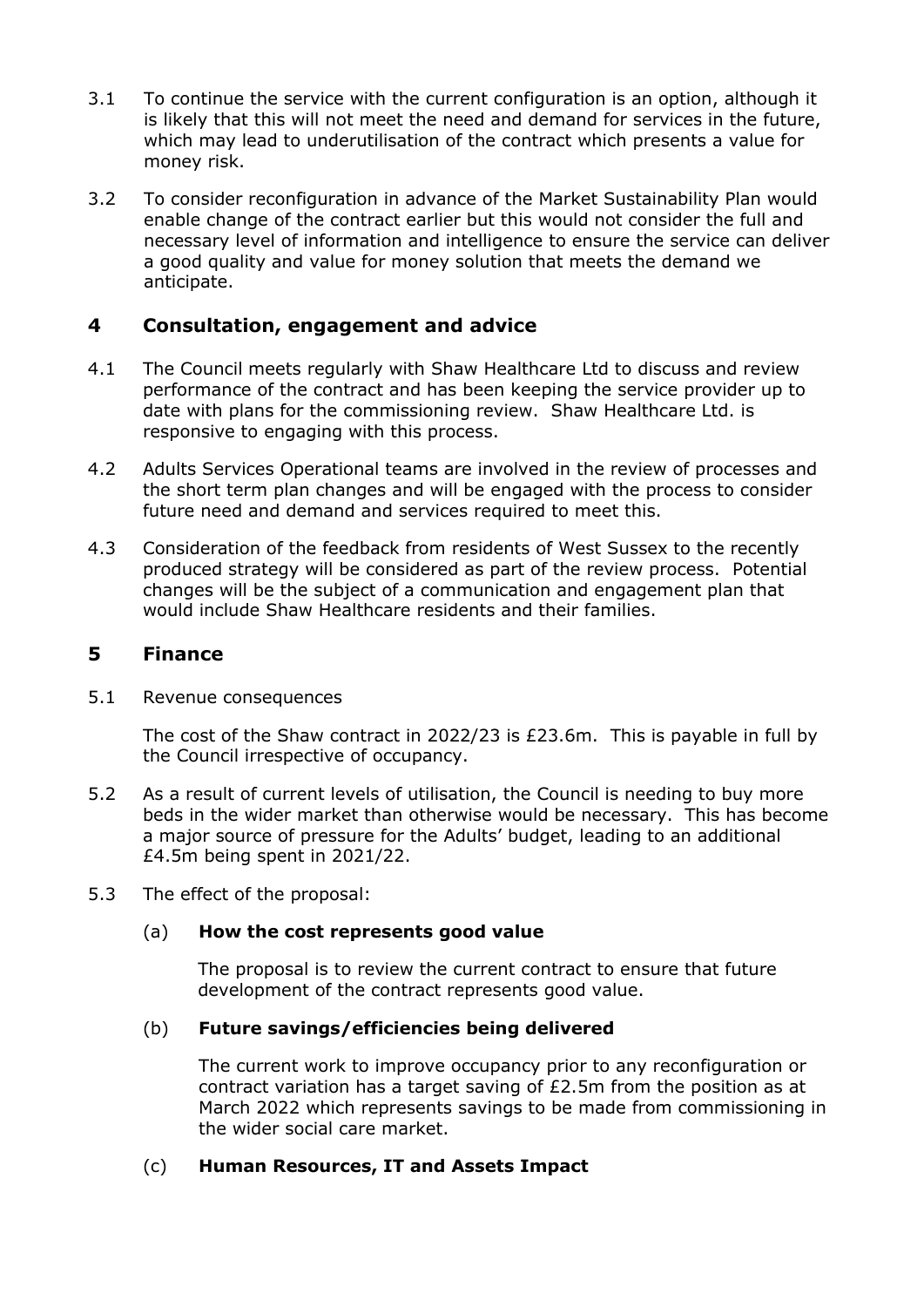Shaw Healthcare Ltd run services that are delivered in Council owned buildings. Any impact on these assets will be considered as part of any future contract variation and reconfiguration.

## **6 Risk implications and mitigations**

| <b>Risk</b>                                                                            | Mitigating Action (in place or planned)                                                                                                                                                                                                                                                                                                                                                                                                     |
|----------------------------------------------------------------------------------------|---------------------------------------------------------------------------------------------------------------------------------------------------------------------------------------------------------------------------------------------------------------------------------------------------------------------------------------------------------------------------------------------------------------------------------------------|
| Ongoing restrictions to<br>new admissions impact<br>on ability to improve<br>occupancy | Department of Health and Social Care and Public<br>Health quidance must be followed and services<br>restricted accordingly in relation to Covid<br>outbreaks. Changes in guidance will be enacted<br>accordingly and public health guidance sought.<br>Operational teams map potential customers into<br>services as restrictions are lifted.<br>Shaw Healthcare follow infection control<br>procedures according to the relevant guidance. |
| Reduction in long term<br>demand impacts further<br>on utilisation                     | A protocol to support a refocus to short term<br>placements is in place where there is limited<br>demand for referrals for long term placement<br>within the service. Whilst these placements are<br>not the primary focus, this enables placements to<br>be filled where there are no immediate referrals<br>for the placements.                                                                                                           |

# **7 Policy alignment and compliance**

- 7.1 The Shaw Healthcare Ltd contract is supported by legal services in order to ensure that action taken under the contract is compliant with legislation and with the terms under the original contract.
- 7.2 As described in the body of the report, in order to ensure that Covid outbreaks are managed in line with guidance, advice and support is sought through public health.

Alan Sinclair **Director of Adults and Health** 

### **Contact Officers:**

Catherine Galvin, Assistant Director - Commissioning [Catherine.galvin@westsussex.gov.uk,](mailto:Catherine.galvin@westsussex.gov.uk) 033 022 24869

Juliette Garrett, Commissioning Lead (Older People) [Juliette.garrett@westsussex.gov.uk,](mailto:Juliette.garrett@westsussex.gov.uk) 033 022 23748